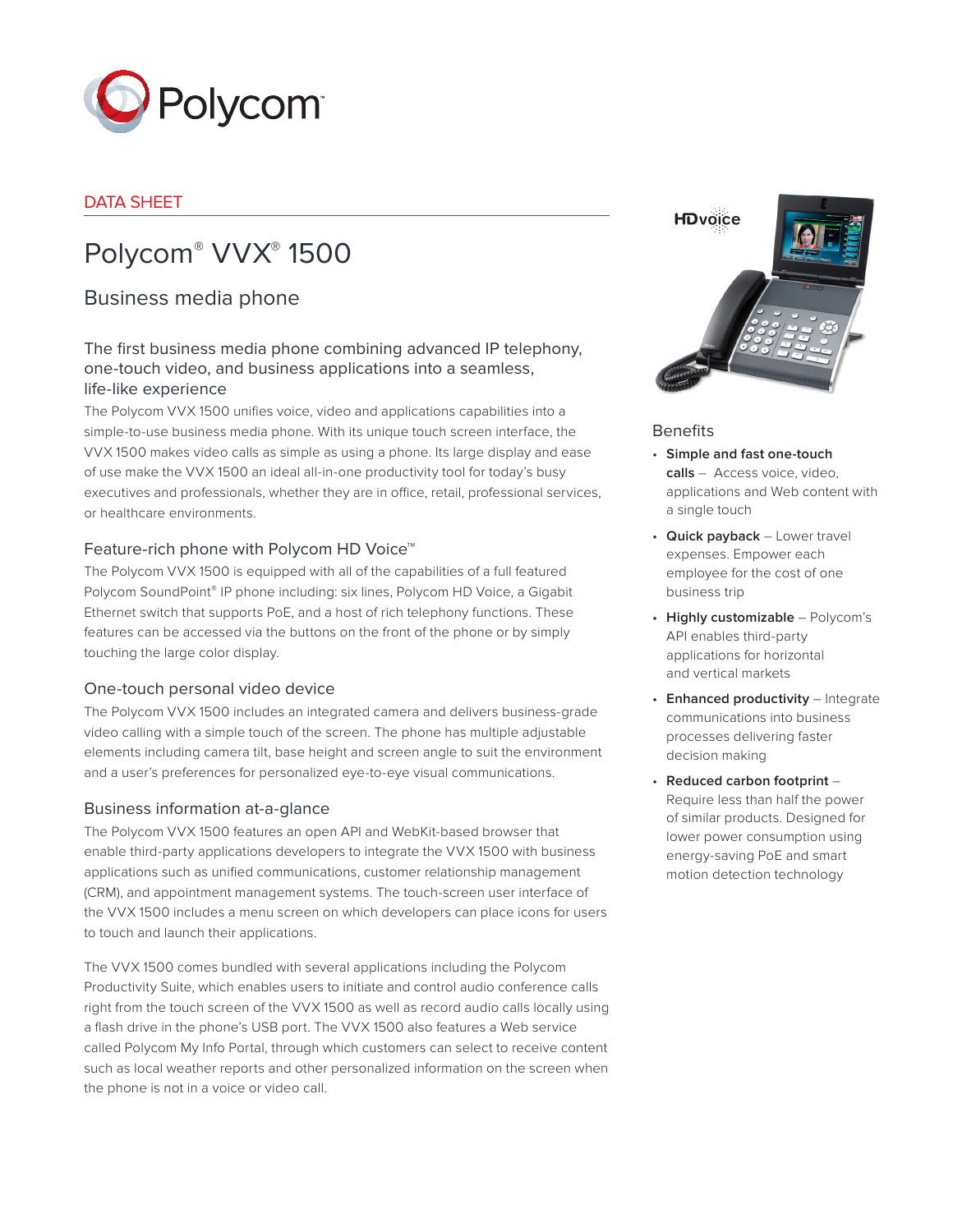# Product Specifications

#### User interface features

- Resistive touch screen interface works with both finger or stylus (not provided)
- 7 in TFT LCD display with adjustable screen angle
- 16:9 wide screen aspect ratio
- Screen saver and digital picture frame mode
- On-screen virtual keyboard
- Voicemail and videomail support2
- USB port for applications
- WebKit-based Browser
- Adjustable base height
- Unicode UTF-8 character support. Multilingual user interface including Chinese, Danish, Dutch, English (Canada/ US/UK), French, German, Italian, Japanese, Korean, Norwegian, Polish, Portuguese, Russian, Slovenian, Spanish, and Swedish

### Audio features

- Polycom HD Voice technology delivers life-like voice quality for each audio pathhandset, the hands-free speakerphone, and the optional headset<sup>1</sup>
- Polycom Acoustic Clarity™ technology providing full-duplex conversations, acoustic echo cancellation and background noise suppression
- Type 1 compliant (IEEE 1329 full duplex)
- Frequency response 100 Hz 20 kHz for handset, optional headset and handsfree speakerphone modes
- Codecs: G.711 (A-law and μ-law), G.719, G.729AB, G.722, G.722.1, G.722.1C
- Individual volume settings with visual feedback for each audio path
- Voice activity detection
- Comfort noise generation
- DTMF tone generation (RFC 2833 and in-band)
- Low-delay audio packet transmission
- Adaptive jitter buffers
- Packet loss concealment

### Headset and handset compatibility

- Dedicated RJ-9 headset port
- Hearing aid compatibility
- Compliant with ADA Section 508 Subpart B 1194.23 (all)
- Hearing aid compatible (HAC) handset for magnetic coupling to hearing aids
- Compatible with commercially-available TTY adapter equipment

#### Call handling features<sup>2</sup>

- 6 lines (registrations)
- Shared call/bridged line appearance
- Busy Lamp Field (BLF)
- Flexible line appearance (one or more line keys can be assigned for each line extension)
- Distinctive incoming call treatment/ call waiting
- Call timer and call waiting
- Call transfer, hold, divert (forward), pickup
- Called, calling, connected party information
- Local three-way audio conferencing
- One-touch speed dial, redial
- Remote missed call notification
- Do not disturb function
- Electronic hook switch capable

#### Video standards and protocols

- H.261, H.263, H.263+ (1998), and H.264
- CIF(352x288) or SIF(352x240) resolution transmit and receive video up to 30 fps

#### Camera

- 2 mega pixel camera
- 30 cm to infinity fixed focus
- Privacy Shutter
- Picture in Picture for near end camera
- Full screen or window for far end camera

#### Open application platform

- WebKit enabled full browser that supports HTML, CSS, SSL security, and JavaScript
- Supports Polycom Apps SDK and API for third-party business and personal applications
- Bundled with Polycom Productivity Suite:
	- Corporate Directory Access using LDAP
	- Local Voice Call Recording on USB
	- flash drive
	- Visual Conference Management

### Network and provisioning

- SIP Protocol Support
- SDP
- IETF SIP (RFC 3261 and companion RFCs)
- ITU H.323 support can be enabled via an H.323 Permanent Individual
- Phone License for the VVX 1500 (P/N 5150-16826-001)
- Two-port Gigabit Ethernet switch
- 10/100/1000Base-TX across LAN and PC ports
- Conforms to IEEE802.3-2005 (Clause 40) for Physical Media Attachment
- Conforms to IEEE802.3-2002 (Clause 28) for Link Partner Auto-Negotiation
- Manual or dynamic host configuration protocol (DHCP) network setup
- Time and date synchronization using SNTP
- FTP/TFTP/HTTP/HTTPS<sup>4</sup> server-based central provisioning for mass deployments
- Provisioning and call server redundancy supported2
- QoS Support IEEE 802.1p/Q tagging (VLAN), Layer 3 TOS, and DSCP
- Network Address Translation (NAT) – support for static configuration and "Keep-Alive" SIP signaling
- RTCP and RTP support
- Event logging
- Syslog
- Local configurable digit map/dial plan
- Hardware diagnostics
- Status and statistics reporting
- $\cdot$  IPv4
- TCP
- UDP
- DNS-SRV

#### **Bandwidth**

- CIF video up to 768 kbps plus network overhead
- Customizable video call bit rates

### Security

**Power** 

LCD off

Approvals

48V 380mA DC)

• ICES-003 Class B • EN55022 Class B • CISPR22 Class B

• FCC Part 15 (CFR 47) Class B

• AS/NZS CISPR 22 Class B

- Media encryption via SRTP
- Transport Layer Security (TLS)<sup>3</sup>
- Encrypted configuration files<sup>3</sup>
- Digest authentication
- Password login
- Support for URL syntax with password for boot server address<sup>3</sup>

• Support for signed software executables<sup>3</sup>

• Built-in auto sensing IEEE 802.3af Power

• External Universal AC Adaptor (optional,

• Energy-saving smart motion detector enables the screen to go into power-save mode when no one is in the office. • Power efficient; consumes less than 11W when fully active, 8W average, and 6W when in power save mode with the

• HTTPS secure provisioning<sup>3</sup>

over Ethernet (Class 0)